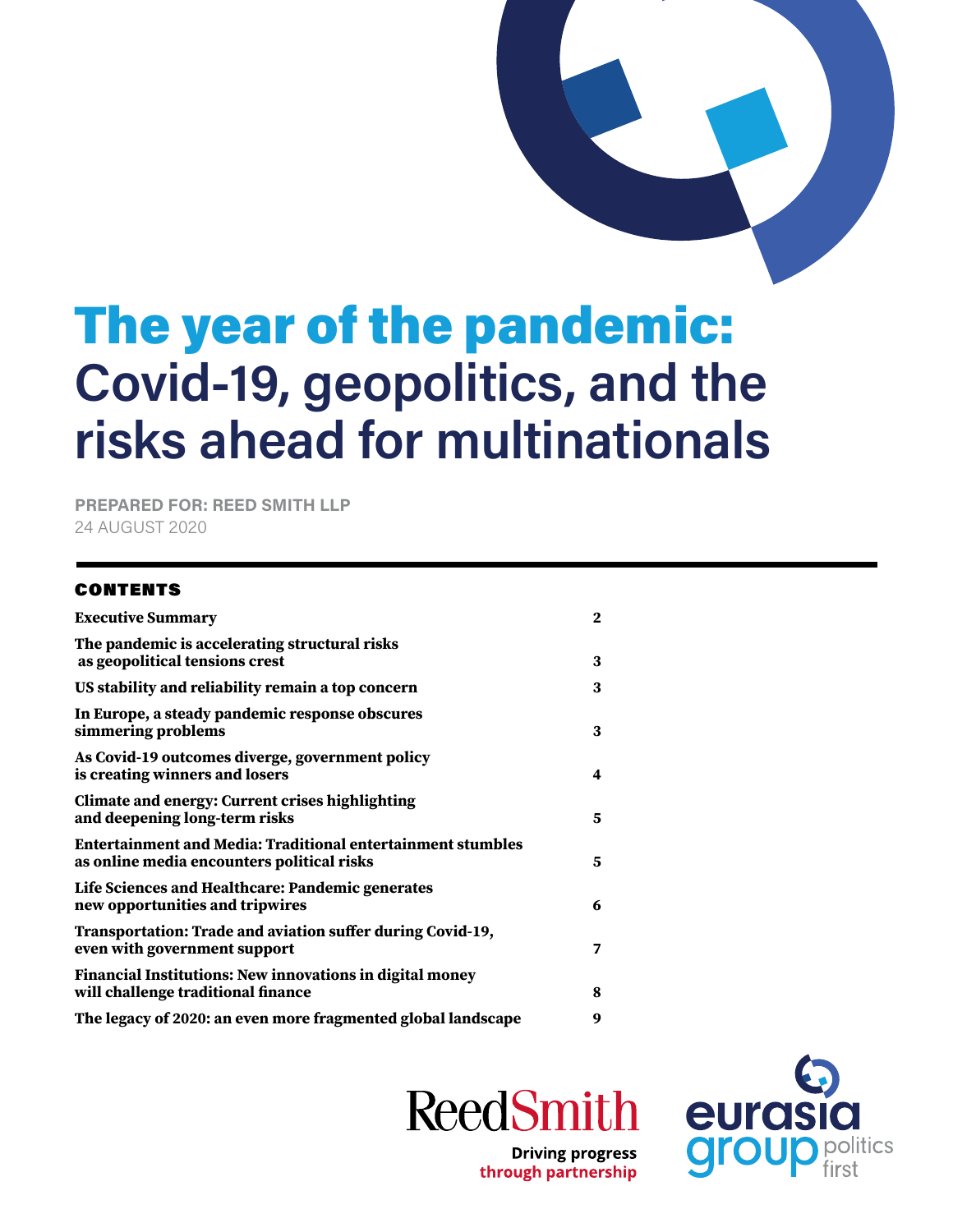

## <span id="page-1-0"></span>Executive Summary

The twin crises of Covid-19 and a deteriorating US-China relationship have made 2020 one of the most turbulent years in recent memory, raising new risks for firms with a global presence and international supply chains. But while recent geopolitical instability will force businesses to adjust their plans for the future, in most sectors the pandemic will primarily accelerate existing structural risks rather than introduce radically new issues. Eurasia Group has prepared this white paper for Reed Smith to outline top risks in key areas affected by the pandemic and frame how firms should think about Covid-19's impact on longstanding trends.

The pandemic is straining governments worldwide, heightening social and political tensions as unprecedented economic shutdowns raise new challenges for policy-makers and business executives alike. In the United States, Covid-19 and supercharged political polarization raise the risk of the 2020 presidential election being delegitimized in the eyes of voters. Meanwhile, the Trump administration is pursuing an increasingly disruptive escalation with China. Likewise, strained cooperation in Europe will prevent a stronger response to the pandemic, although the crisis has led to the creation of an historic recovery fund and provided a platform for key EU leaders to shore up domestic support that was weakening before Covid-19.

Amid these geopolitical and public health challenges, governments' responses to the pandemic are creating winners and losers in the private sector. Some firms are receiving bailouts and preferential treatment to weather Covid-19's impact, while others face disruption from government action to re-shore supply chains on national security grounds in addition to the steep costs of economic shutdowns. In the energy, entertainment, and transportation industries, a drop in consumer demand and a dearth of government assistance will accelerate simmering risks. Conversely, the healthcare and tech industries stand to benefit to a greater extent from pandemic stimulus but may face challenges related to reshoring initiatives and heightened US-China tensions. Covid-19 will also hasten the transition to a more fully digital economy for financial institutions.

In summary, Covid-19 will force all businesses to recalibrate their business models to the "new normal," although some industries will experience more disruption than others. Government policy will increasingly save or sacrifice firms—while governments themselves confront unprecedented geopolitical and economic instability that will certainly persist beyond 2020.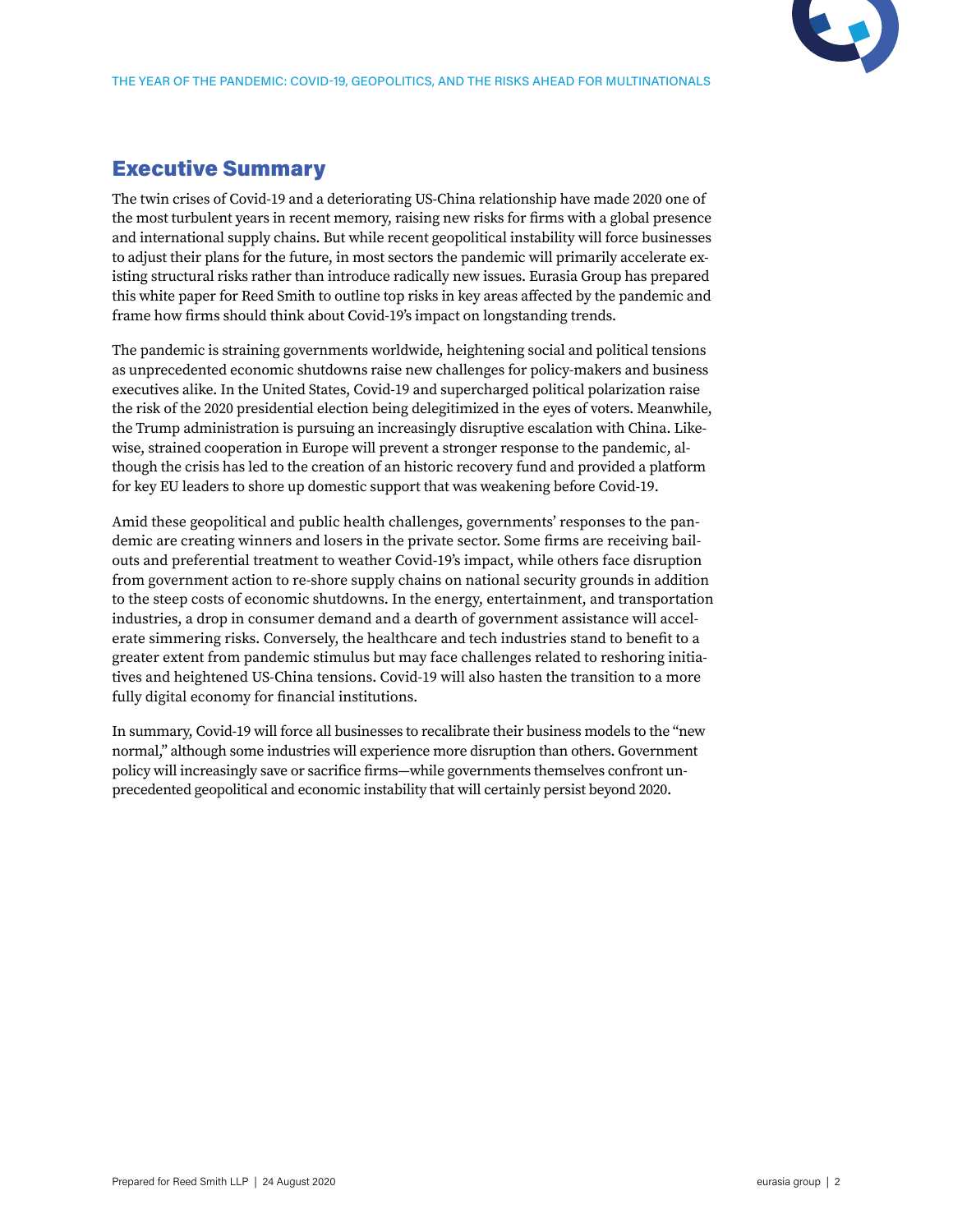

# <span id="page-2-0"></span>The pandemic is accelerating structural risks as geopolitical tensions crest

2020 has thus far proven to be one of the most eventful years for geopolitics in recent memory. The Covid-19 pandemic and unexpected escalation of tensions between major powers have forced global firms to adjust their strategy to cope with a more turbulent world. In many sectors, however, the onset of the pandemic has not marked a radical departure from longstanding trends. Rather than an inflection point, for most industries, Eurasia Group views Covid-19 as an accelerant of existing structural risks.

Around the world, the crisis is deepening long-standing governance issues and supercharging already-inflamed political tensions. Similarly, government-imposed economic slowdowns and inflexible public health conditions are making once-distant risks seem more immediate for policy makers and business executives alike.

Eurasia Group has assembled this paper for Reed Smith to outline the central issues that firms should consider when working to understand how 2020's multiple crises will affect their operations over the medium term. Key themes include concerns surrounding the US presidential election, the EU's struggle to maintain unity in Europe, intrusive state action in markets in the name of national security, and a serious deterioration in the US-China relationship. More than ever, businesses will need to navigate a constellation of unique risks and opportunities when planning for the future.

#### US stability and reliability remain a top concern

As the US approaches the 2020 presidential election, faltering social cohesion and political instability remain top risks. The election presents an unusually high potential for interference and delegitimization because of the probable shift to absentee voting, the risk of disinformation on social media, and opportunities for poor election administration amid a pandemic that may disenfranchise voters in large enough numbers to swing a close vote. Although Eurasia Group predicts that Joe Biden is likely to win the election—and in such a scenario, President Trump would be extremely unlikely to refuse to leave office—acute political polarization, accusations of fraud, and latent social tensions may ignite a political crisis.

President Trump has also made increasingly drastic policy pronouncements on China, while facing accusations of mismanaging the pandemic at home. The Trump administration is increasingly approaching Beijing with "gloves off," imposing escalatory sanctions and executive action against Chinese technology companies with few restraints. Most US allies appear to tacitly support a stronger stance on China, but President Trump is more than willing to take unilateral action that may not be easily undone after 2020. The risk of direct military confrontation is very low. However, fraying relations will persist at least through the year and will cause significant disruption for firms who operate in or are exposed to China.

#### In Europe, a steady pandemic response obscures simmering problems

Individual European countries took early steps to mitigate Covid-19, but east-west and north-south tensions within the bloc will remain obstacles to effective coordination. Nonetheless, the EU's Recovery Fund—a EUR 750 billion package that allows the European Commission to borrow on behalf of hard-hit member states—represents an important step to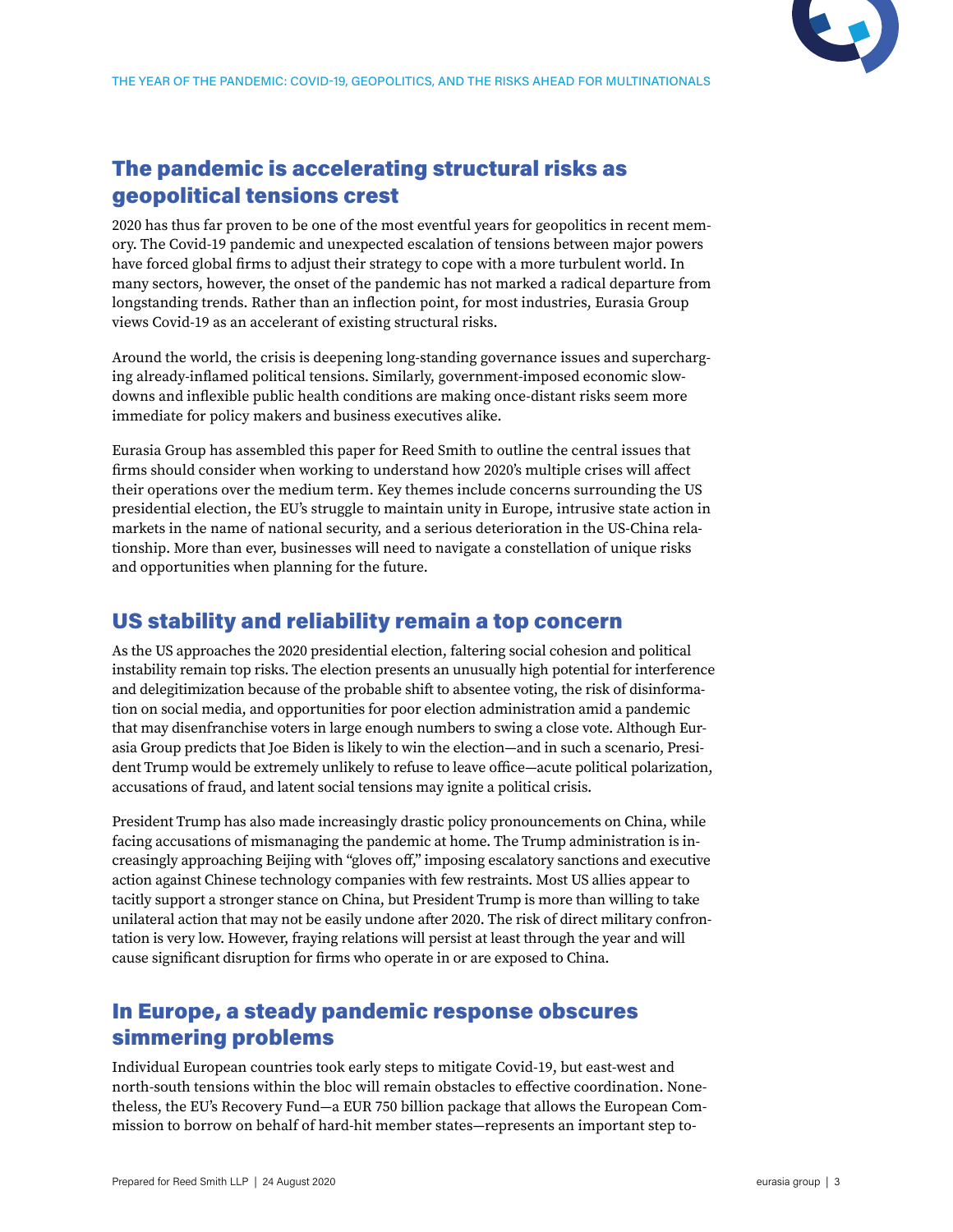<span id="page-3-0"></span>ward completing the euro area's monetary union. The fund will help to underpin pandemic response with a more robust fiscal architecture. But it will do little to prevent an uneven recovery, the coming financial pressures associated with prolonged recession and a decline in credit quality, and the risk of a damaging second wave of infections.

The pandemic response has also provided a platform for the EU's key leaders, primarily Angela Merkel and Emmanuel Macron, allowing them to shore up domestic support that was wavering prior to Covid-19. It has also plastered over the fragility of some of Europe's weaker coalition governments, such as that of Giuseppe Conte in Italy or Pedro Sanchez in Spain, temporarily shielding them from political volatility. However, pandemic response has also sidelined other political priorities, like the pursuit of an assertive geopolitical stance from the Von der Leyen Commission, or the formulation of a more united position on the creeping illiberalism in Hungary and Poland. Furthermore, Covid-19 has brought the Brexit negotiations between the UK and the EU virtually to a standstill. More likely than not, a barebones agreement facilitating merchandise trade with the EU will be struck in the late months of 2020. However, there remains a significant risk that the UK's transition period following its departure from the EU will expire without the conclusion of a comprehensive free trade agreement.

#### As Covid-19 outcomes diverge, government policy is creating winners and losers

Active government intervention in strategic sectors is quickly becoming both a significant risk and potential opportunity for firms. Authorities' substantial Covid-19 rescue packages—which so far include USD 2.8 trillion in stimulus in the United States and EUR 2 trillion in the European Union—successfully mitigated a worst-case scenario, although facilitating short-term economic recovery will remain challenging. Authorities worldwide are weighing the need for painful shutdowns and restrictions on business to promote public health against their economic and social costs. Policy choices at the country, state, and local level will be prime determinants of long-term outcomes for individual firms.

Covid-19 will have a significant and lasting impact on the international economy, but firms in some sectors will eventually recover to pre-pandemic highs while others will likely need to permanently adjust their business models to suit the new normal. In energy and the financial sectors, for example, the pandemic is accelerating long-simmering trends. While all businesses should contextualize the pandemic response within a longer-term view of their own industries, outcomes will be markedly different depending on a firm's preexisting financial health, degree of internationalization, and ability to "future proof" their business model.

Likewise, variation in governments' pandemic response plans around the world will result in divergent outcomes on a country-by-country basis. The lack of coordination on public health and economic measures will likely prolong the pandemic itself, as well as the associated economic trauma. Firms should be especially wary of using developed markets to benchmark global progress in addressing Covid-19, as the virus will likely remain a significant issue in emerging economies for years to come—with potential rebound effects on the developed world if mitigation fails in regions with less effective governance.

Eurasia Group has developed three potential scenarios for post-pandemic recovery: a "V-shaped" recovery with a benign policy and public health outcome; a "severe" double-dip recession that creates prolonged economic weakness; and, a halting but upward-sloping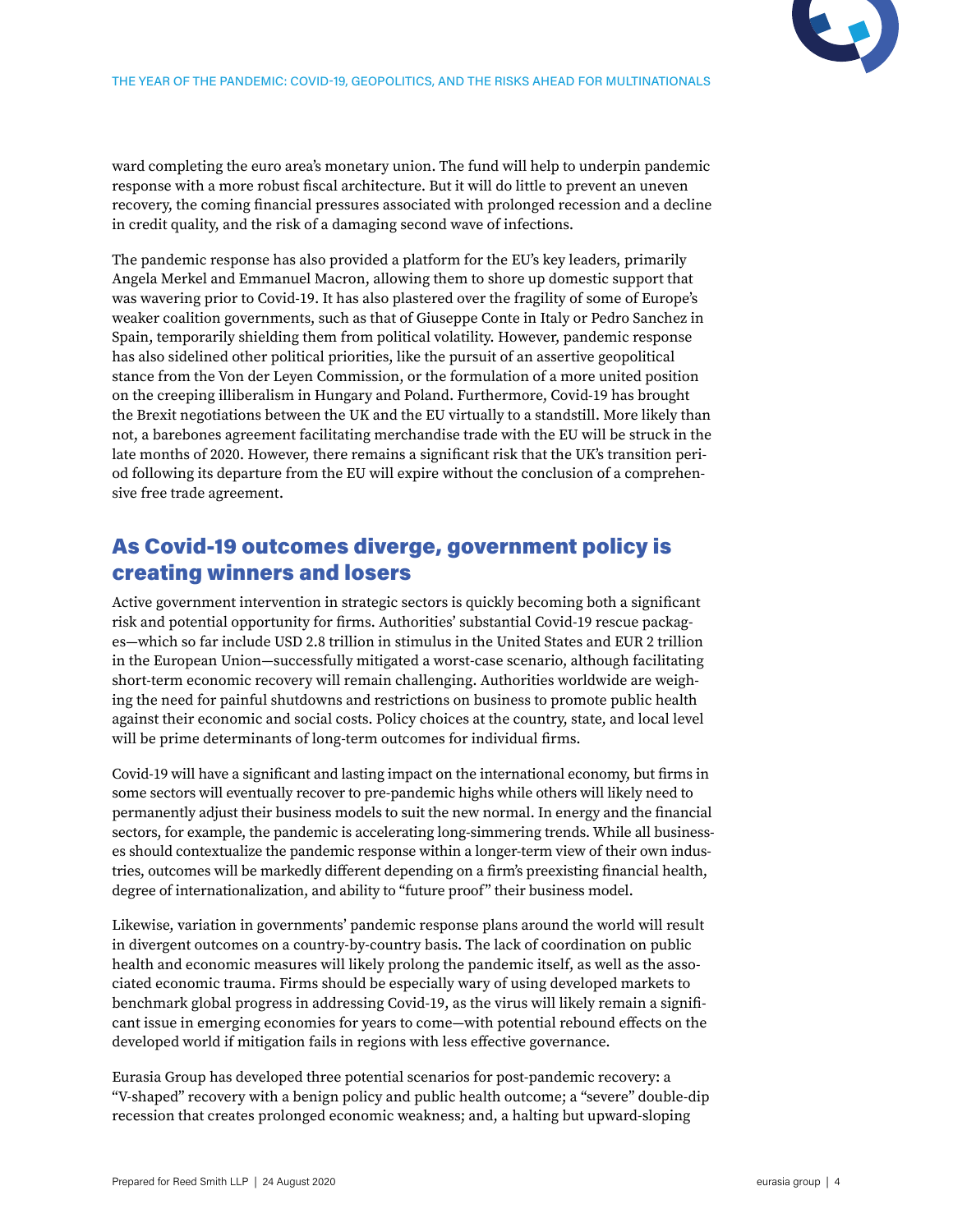

<span id="page-4-0"></span>"jagged swoosh" trajectory, our base case, which would accompany an intermediate policy coordination and public health scenario. Most economies are likely to follow a jagged swoosh recovery path, with sporadic economic gains and setbacks, but a generally positive growth trend over time. Periods of growth and contraction will not occur simultaneously across industries and countries, with different areas facing unique challenges.

#### Climate and energy: Current crises highlighting and deepening long-term risks

Pandemic-related economic shutdowns around the world created an unprecedented sudden drop in demand for petroleum products, with the prospect of a protracted pandemic, changing consumer behaviors, and possible green stimulus all weighing on longer term recovery outlooks for the oil and gas sector. Failed and fragile oil-reliant states have been pushed to the brink, while explorers and producers have faced steep consolidation. These factors all contribute to Eurasia Group's view that crude oil demand will struggle for some time to come. This will yield both geopolitical and business risks resulting from increasing instability within and outside of energy-producing countries, a deep market imbalance for energy products, and a growing investment gap required to meet future energy needs.

The simultaneous supply and demand shocks for energy through 2020 have, in some ways, served as a dress rehearsal of sorts for a broader remaking of global energy markets under the constraints of a changing climate if current trends persist. The existential threat of a changing energy mix has at once improved the relative economics of renewable power visà-vis fossil fuels while undermining longer term energy security for consumers. The continued pressure of the sustainable finance movement will increasingly strand assets without clear roles in and past the global energy transition, with little regard for the resources, countries, and people that will be stranded along with them.

The risks associated with each of these factors will only be amplified as crisis management turns to stimulus and recovery. Overwhelmingly, governments around the world have committed to rebuilding their economies in a way that emphasizes environmental performance and contributes to climate change mitigation. This has led to renewed optimism in next generation clean energy technologies, irrespective of demonstrated technological readiness or lack thereof.

Although demand will rebound somewhat in the coming years, clean energy policies and environmentally conscious investors will continue to drive change that will exacerbate the risks of stranded assets and investments in a structural way consistent with the disruptions we have seen this year. As with most crises, coronavirus has accelerated current trends in energy and environment, and has done so when both are struggling under the pressures of time and transition.

#### Entertainment and Media: Traditional entertainment stumbles as online media encounters political risks

Shutdowns to slow the spread of Covid-19 in the US and Europe led to stagnation in traditional media and film production, creating widespread job losses in the sector. At the same time, streaming platforms such as Netflix are enjoying a boom as consumers move away from cable and new players establish a foothold in live television and sports broadcasting. Public health measures forced cinemas, theaters, and music venues to shutter in much of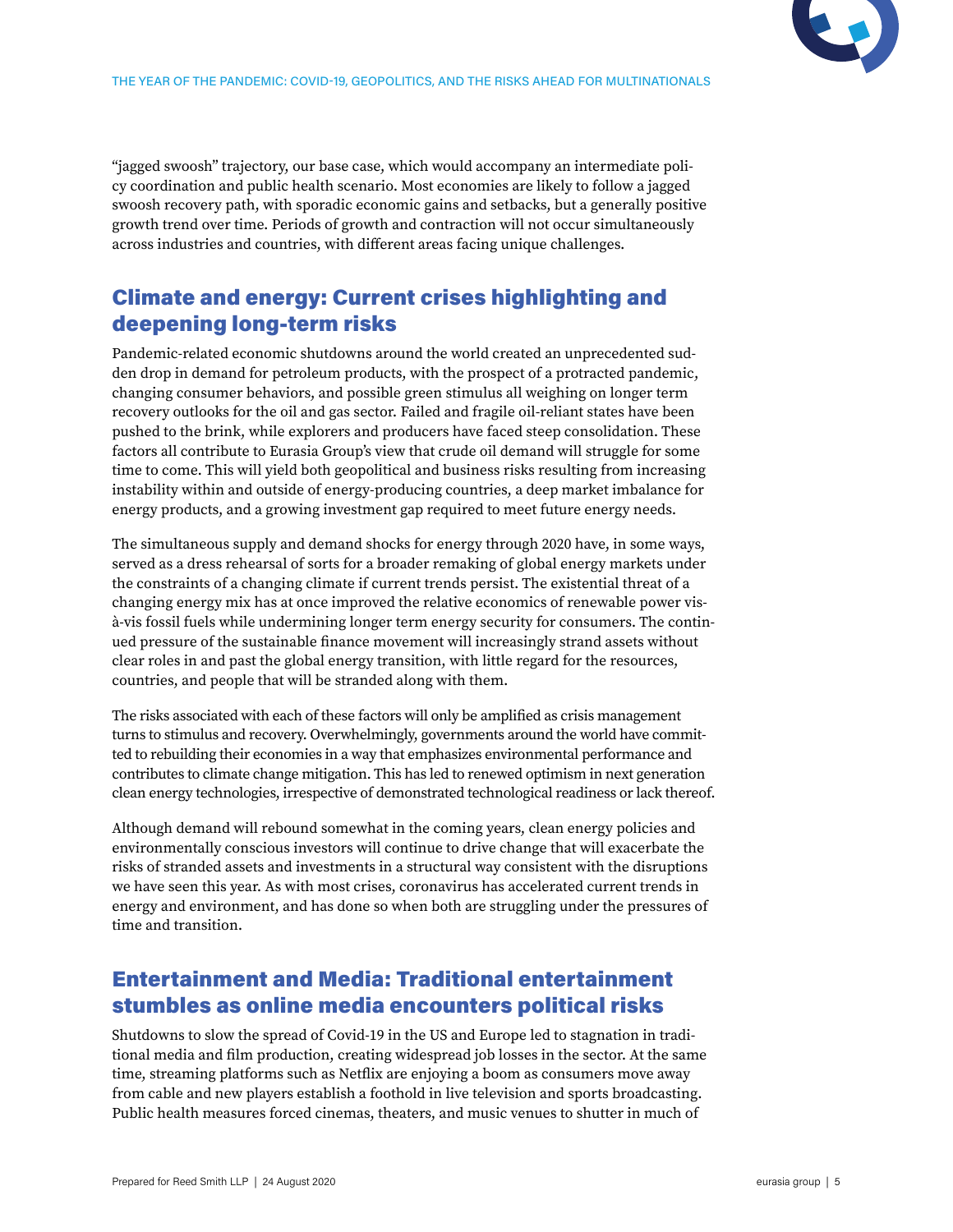<span id="page-5-0"></span>the world, leaving streaming as one of few available entertainment options. When film and television production restarts in earnest, maintaining proper health precautions will be a major expense. Finally, consumers' disposable income is set to fall as a result of crisis-related job losses and pay cuts. Spending on leisure will decrease correspondingly.

Social media is increasingly eclipsing traditional entertainment in market value but is attracting new attention from governments as a potential national security concern. Worldwide politicization of the pandemic is affecting how people acquire and share information, further amplifying the power of social media companies to shape political conversations. Political discord in the United States is also fostering renewed debate about the role of social media in public life and the growing risks of relapsing foreign disinformation campaigns, especially as the US election approaches.

As online media expands, it is developing into as a key point of geopolitical leverage in the deepening US-China decoupling, as well. Recent US executive action against Chinese companies—targeting Bytedance's TikTok and Tencent's WeChat—will likely generate risks to online media companies similar to those faced by internationalized manufacturing firms being forced to re-shore their operations. Eurasia Group expects that further escalation between Beijing and Washington will yield a more fractured, less open global Internet over time.

#### Life Sciences and Healthcare: Pandemic generates new opportunities and tripwires

The COVID-19 crisis has been a watershed moment for the healthcare industry. While the pandemic has highlighted the crucial role of pharma, medtech, payors and providers in managing public health crises, it has also upended revenue and profitability across the world. The sharp decrease in elective surgeries has been and will continue to be a major challenge for all players across the value chain, demanding a complete rethinking of product and service portfolios, supply-chain management, and resource allocation for all players involved. Decline in regular outpatient visits has affected revenue for private practices and has had a knock-on effect on prescriptions and pharma demand. Providers will continue to experience revenue and profitability pressure, resulting in potential bankruptcies across the sector.

Two trends seem to be emerging from the financial disruption experienced by many healthcare firms. First, pandemic-related economic trauma may generate consolidation through M&A in the provider space through bulk acquisition of small private practices and distressed larger players. Verticalization is also a potential outcome as pharmacy retail chains look to establish a larger foothold in patient care. Second, the rapid rise of telemedicine has emerged both as an opportunity to manage and foster demand and as a challenge, given regulatory uncertainty.

There are also opportunities for healthcare and pharmaceutical companies to participate in the global pandemic response, both immediately and over a longer period. Firms are launching various high-profile initiatives, including vaccine development programs and boosted manufacturing of viral tests, medical tools, and personal protective equipment (PPE). Some of these programs are eligible for government support, as in the United States where federal officials authorized more than USD 9 billion in vaccine contracts to date.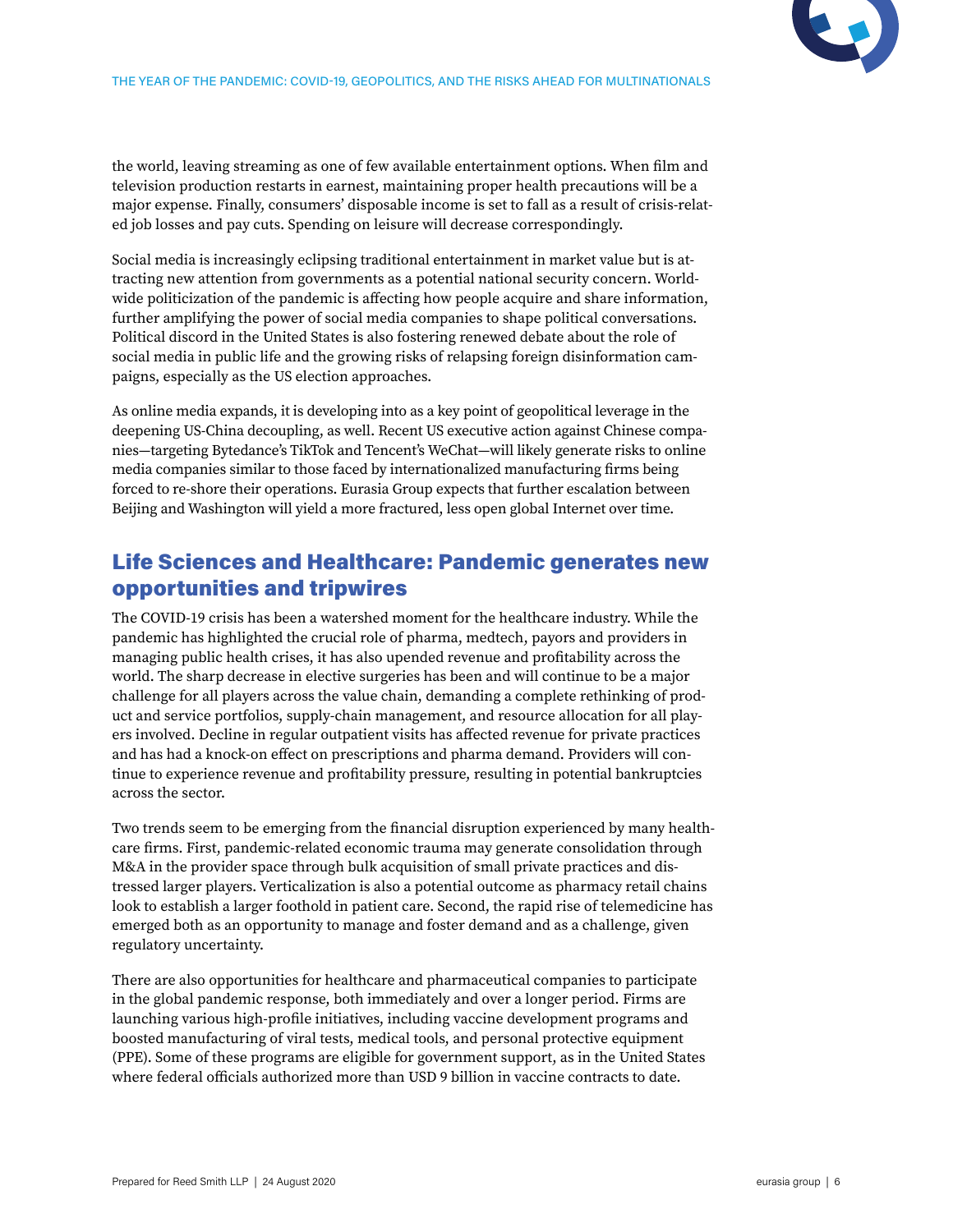<span id="page-6-0"></span>Responding to Covid-19 will also introduce new reputational and operational risks for pharma and medtech. Lucrative "warp speed" vaccine contracts from governments around the world carry the implicit risk of a highly visible failure and loss of public trust, although this is less of a concern in developed markets with stringent medical approval procedures. Any comprehensive vaccine campaign will also force a rethinking of the underlying health system, particularly around drug costs and cost incidence. Distribution schemes viewed as inegalitarian will exacerbate social dysfunction and accelerate political momentum for price caps. More significantly, governments are quickly realizing the national security importance of healthcare and snapping into action to insulate domestic firms from foreign authorities—introducing rules to re-shore supply chains and impose new "home market first" obligations on companies. These measures will disrupt globalized manufacturing and force multinationals to reshape supply chains moving forward, but the economic realities of re-shoring may ultimately temper bold policies to some extent.

#### Transportation: Trade and aviation suffer during Covid-19, even with government support

The pandemic is causing a profound contraction in global trade flows, which will likely fall by as much as 15% in the third and fourth quarters of 2020, according to a McKinsey study that tracked trade in non-services commodities. Within the overall quarter-over-quarter reduction, trade in certain goods suffered severe cutbacks while others saw only minimal downturn, demonstrating that demand for some products and commodities is more durable than others. Automotive shipping flows decreased by the largest margin, followed by apparel and textiles, and energy. Conversely, agri-food and chemical flows have remained mostly stable throughout the crisis. The decline was also differentiated across regions, with China-US trade plummeting by more than 20% compared to a more modest 13% between Europe and North America. Thus, the impact of weakening trade will be dispersed across sectors and geographic regions.

If authorities launch serious efforts to re-shore manufacturing in certain strategic sectors, trade flows are likely to remain depressed for a longer period. Much uncertainty on country-of-origin rules and designations will likely follow those efforts, especially given existing trade agreements and standards on the one hand, and the integrated and complex nature of supply chains on the other. Volumes from China and India to the United States will be most severely curtailed based on national security considerations in the medical, pharma, and tech industries, but overall US trade in manufactured goods is likely to fall as policymakers act to promote domestic industry. Further escalation between Washington and Beijing might also prompt additional trade restrictions as national security concerns lead to an economic decoupling. These efforts could also drive up costs for producers and reduce productivity as firms scramble to reorganize their supply chains.

Civil aviation is also experiencing a pronounced downturn, owing to an unprecedented lack of demand for travel. The pandemic will continue to force airlines to significantly scale back operations over the short term and ultimately adapt to a post-pandemic normal. Airlines are not likely to see a quick rebound in flight bookings until a reliable vaccine is widely available. Until then, the demand drought will force carriers to downsize in the absence of robust government support. Although some governments initially provided bailout packages for airlines, any further support is less certain and will likely come with stringent conditions. The post-pandemic aviation industry will be highly concentrated, with many smaller firms either being purchased by major ones or disappearing entirely.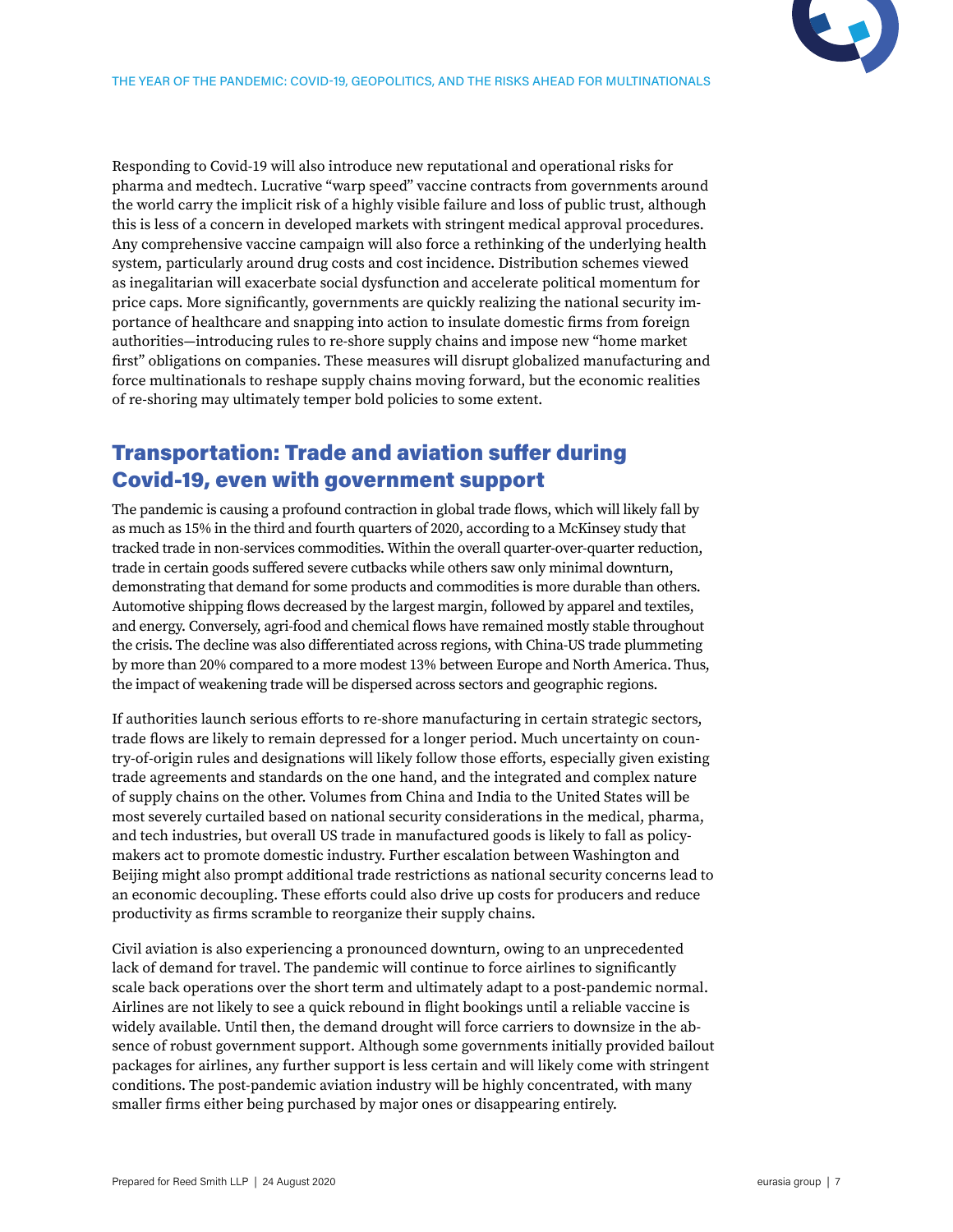

# <span id="page-7-0"></span>Financial Institutions: New innovations in digital money will challenge traditional finance

Financial institutions will be seriously tested in the coming months, as recession will lead to a rise in defaults and a broad decline in credit quality. Major central banks, led by the US Federal Reserve, have taken unprecedented measures to cushion financial institutions and the real economy through aggressive rate cuts, low-cost lending facilities, quantitative easing, and regulatory forbearance to aid the financial sector.

While these measures have prevented the financial sector from freezing up, they have also reduced banks' lending margins, though some better-capitalized institutions may reap gains from trading income generated by market volatility. Equity markets, particularly in the US, remain out of sync with the economic data as central bank liquidity continues to support high valuations. There is a risk of a significant correction, particularly as lenders' results begin to more clearly reflect the scale of distress in the household and corporate sectors.

For retail and commercial banking, in particular, profitability pressure is also compounded by increasing credit default risks on the one hand, and decreasing revenue from lending and transaction fees on the other.

Meanwhile, digital currencies and innovative transaction platforms are mounting a legitimate challenge to traditional financial institutions and transaction platforms, especially in emerging markets. Specifically, technology firms in Western countries and across Asia are expanding into the financial services space with novel payment systems, credit cards, and other products. Authorities will need to adapt regulatory frameworks to govern this convergence of technology and banking, particularly as it relates to data privacy, AI, and cryptocurrency. Often, these new systems are cheaper and more accessible than traditional finance.

Financial sector disaggregation is accelerated by the growing national security role of technology and finance, motivated both by the attractiveness of innovative transaction platforms and the push factor of expanding financial sanctions. A deep rift is emerging between the US and China, which is developing into a trailblazer in digital currencies and person-to-person finance while US firms and regulators remain wary of their potential risks. As geopolitical tensions flare, technology and finance will likely be in the crosshairs and firms in many industries will face heightened compliance risks—in line with Eurasia Group's projection of a "decoupling" between Beijing and Washington.

Firms should interpret the effects of Covid-19 on financial institutions in the context of a generational transition away from the "analogue" economy towards flexible, scalable, and tech-enabled finance. The pandemic is hastening this change in the United States, European Union, and China as public health measures reduce use of hard cash. Nonetheless, less developed economies still depend on traditional finance. Financial and payments sector corporates will encounter an extremely diverse world financial system moving forward.